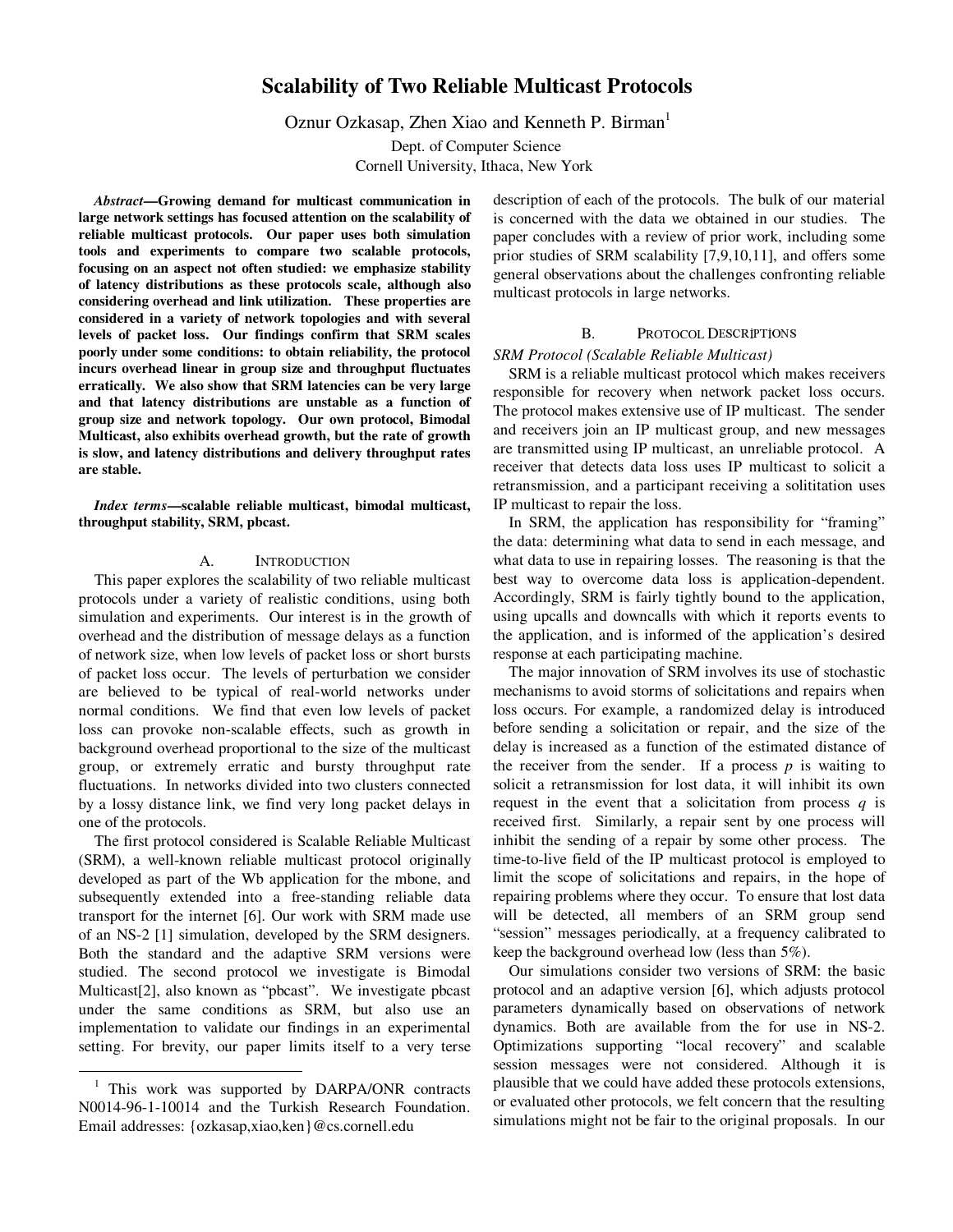

**Figure 1: Overhead of pbcast and SRM. Top: retransmission requests and repairs per second, tree topology with 0.1% noise. Middle: link utilization. Bottom: requests and repairs in a star topology.**

experience, only the developer of a protocol is really in a position to develop a high quality implementation.

#### *Pbcast Protocol (Bimodal or "Probabilistic" Multicast)*

.

Pbcast emerges from a flurry of research on gossip protocols [2,4,5,8,12,13]. In contrast to SRM, which provides best-effort reliability, pbcast provides a form of reliability that can be rigorously quantified [2]. This takes the form of a bimodal probability curve: with very high probability, it will reach almost all destinations, and with very small probability, a pbcast message may reach very few of its destinations. Protocol parameters can be adjusted so that other outcomes will be of negligible probability. Furthermore, pbcast has a very high probability of providing steady throughput even if packets are lost or some group members fail or behave erratically. By stable throughput, we mean predictable and small varience in the data delivery rate, under conditions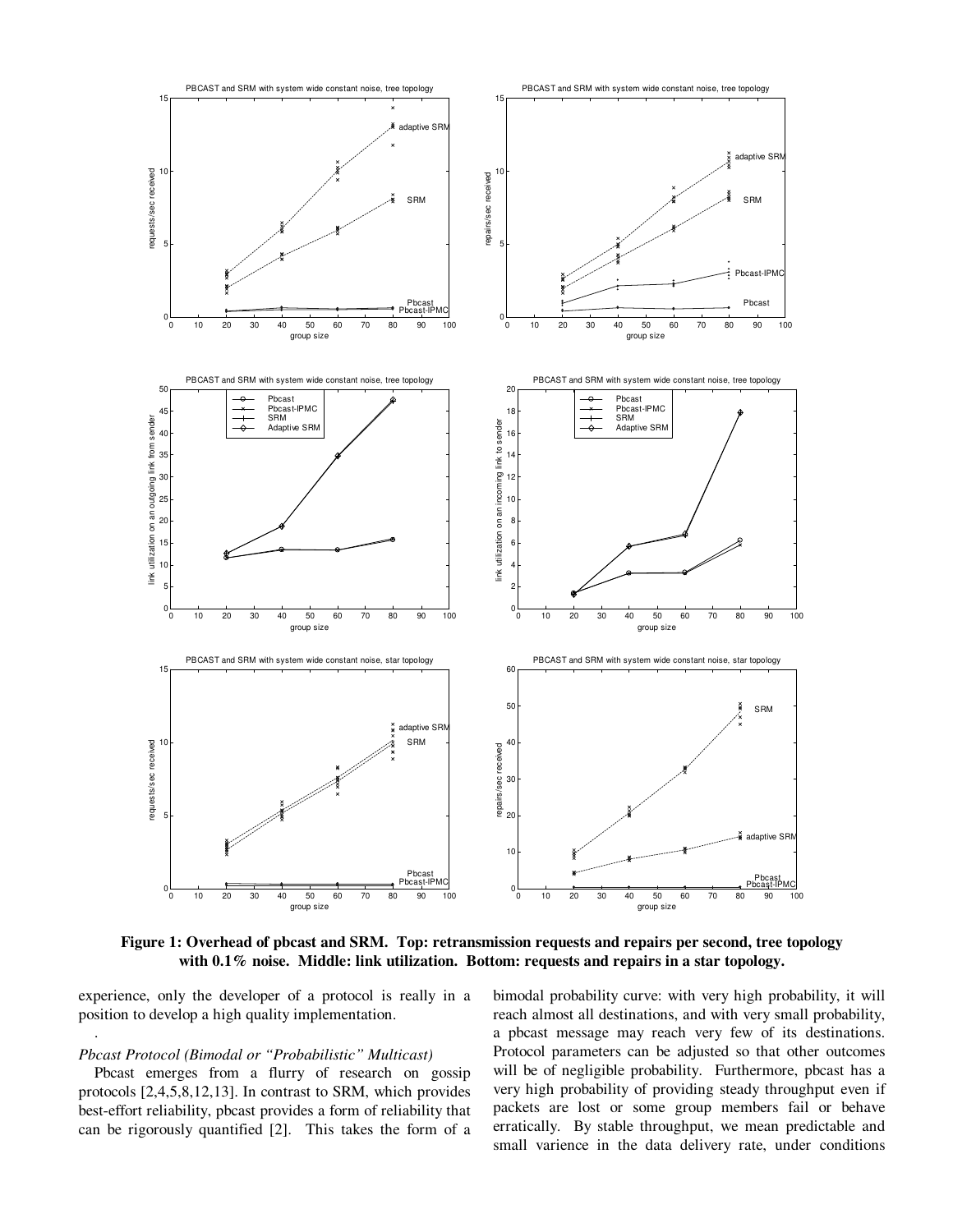where data is generated at a steady rate. Unlike SRM, pbcast maintains approximate knowledge of the system membership [13], and does does not involve the application in recovery after data is lost.

The important aspect of pbcast is a gossip-based repair mechanism, which assumes that each participant has addresses of some random subset of the participants. Each pbcast participant keeps a buffer of messages received recently (here, during the past second). At a constant rate (here, every 100ms) each participant picks some other participant and sends a unicast message describing the buffer contents. If a recipient of a gossip message is missing a message, it solicits a retransmission from the gossip source. Using a model developed in [2], the developer can tune the parameters that determine the frequency of gossip and the delay before messages are garbage collected to fit the setting.

Pbcast employs a mixture of IP multicast and unicast. Multicast is used to disseminate a new message and also to retransmit messages within regions where multi-participant loss is suspected (heuristics are used to detect this condition). Unicast is used to send gossip messages and to retransmit messages after individual loss. To isolate the impact of multicast retransmissions, we considered two versions of pbcast: a basic version that uses only unicast, and one we call pbcast-IPMC which employs multicast in the manner just described. We also considered one further extention to the protocol, called Pbcast-grb ("gossip about repair bits") in which processes gossip about which messages were recently retransmitted; Pbcast-grb behaves like Pbcast-IPMC, but also uses multicast when retransmitting a message for which, through gossip, a sender of the retransmission has learned that some other process previously unicast a retransmission of the same message. (An additional "hierarchical" extension to the protocol is introduced and described in Section D, when we present our experimental results for the Spinglass implementation of pbcast used in a local area network.)

# C. SIMULATION RESULTS

## *Simulations of simple network topologies*

For our first NS-2 simulations, we constructed treetopology networks with sizes ranging from 20 to 80 nodes. All of the trees have depth 4, and all nodes have an SRM or pbcast: protocol agent attached. The size of the process group in these simulations equals the size of the tree. There is one sender in the group, located at the root node of the tree; it generates 100 210-byte messages/second. We configure network links to have bandwidth of 1.5Mbits each, and simulate a low level of packet loss by having each link drop packets with probability 0.1%. It should be noted that no end-to-end data loss was observed: the reliability mechanisms of the protocols overcame these data losses.

For each group size and protocol, five distinct simulations were performed with different random seeds. Each simulation lasts 100 seconds during which 10000 messages are multicast to the group by the sender.

Our first analysis of overhead focuses on the retransmission "request" and "repair" messages received by each group member. Duplicate request and repair messages are taken into account in these measurements. Then, mean values are calculated for each simulation. These are not the only forms of overhead on the protocols: for SRM, we omit "session" messages from this measurement, while for pbcast, gossip messages are not included. Since both overheads are basically constant, we felt that mixing these forms of overhead with request or repair measurements would make the comparison confusing. Instead, as discussed momentarily, we include such costs in measuring link utilization.

The top two graphs in Figure 1 illustrate the results obtained in these first experiments. The x-axis is the group size and the y-axis is the rate of request and repair messages received per second, respectively. We see that, as the network and process group size scale up, the number of non-data protocol messages received by group members, as a result of recovery from data loss, increases linearly for SRM, an effect previously reported in [7,9,10,11]. These costs remain almost constant for Pbcast and Pbcast-IPMC. For the tree topology network simulations, adaptive SRM has a higher overhead compared to SRM with fixed timers, but later we will see that this depends on the network topology. Compared to the basic Pbcast protocol, Pbcast-IPMC has a slightly lower overhead in the form of request messages. Since Pbcast-IPMC multicasts repair messages for loss recovery in certain conditions, the repair message overhead increases relative to Pbcast. This is because some group members which did not actually request a retransmission, will nonetheless receiver a repair, or even multiple duplicate repair messages. On the other side of the coin, if a message was missed by multiple receivers, Pbcast-IPMC increases probability of rapid convergence.

The middle set of graphs in Figure 1 consider the link utilization close to the sender under the same conditions. To compute the utilization, we totalled the number of bytes on the link outgoing from the sender, and incoming to the sender, for messages of all types (including data and gossip). The units of the y-axis are percentage of the link bandwidth used by the test. For example, since this simulation involves sending 100 210-byte messages per second, or 168kbits/sec, the link utilization required just to send the data would be about 10%. Additional overhead results from retransmission requests, repairs, and gossip messages in the case of pbcast. We see that the link utilization rises rapidly as a function of group size for SRM in both its normal and its adaptive modes, while the utilization is lower for pbcast and also grows more slowly as a function of system size. We also ran a simulation of the same sort using a higher noise rate of  $1.0\%$ on each link, but obtained identical results; for brevity, we omit this data here. Notice that SRM is headed for trouble: at a group size of about 100 members, the sender's link will be saturated and packet loss will soar. Pbcast would apparently continue to function in much larger groups.

Our third set of graphs, at the bottom of Figure 1, repeats the measurements of overhead for pbcast and SRM but in a different network topology. Here, we organized the processes as a star with a single routing node at the center, and the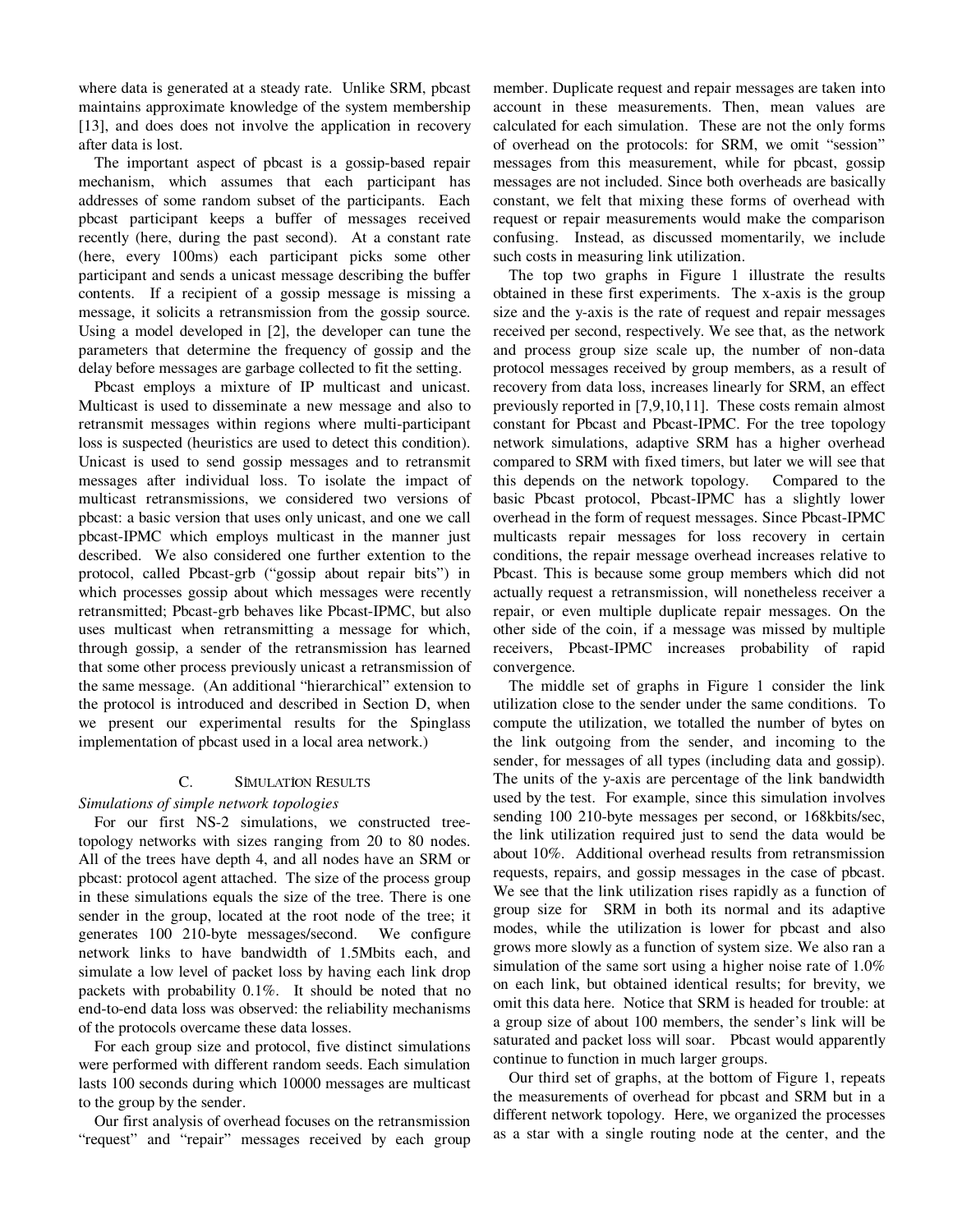Pbcast and SRM with 0.1% system wide constant noise, 1000-node tree topology

Pbcast and SRM with 0.1% system wide constant noise, 1000-node tree topology



Figure 2: Request and repair rates in a 1000-node tree containing between 20 and 100 participants randomly **scattered within the nodes of the tree. Error bars illustrate minimum and maximum values for 5 runs.**

sender and receiver around the periphery. The normal SRM has a higher rate of repairs – mostly duplicates – but a lower rate of requests than the adaptive protocol. To understand what is happening, it is necessary to recognize that SRM uses probabilistic methods to avoid sending duplicate repairs: each process receiving a retransmission request has some probability of responding, with timing mechanisms used to inhibit duplicates. In doing this, SRM depends on the assumption that small numbers of participants are at any fixed distance from the sender. When all participants are equidistant, the inhibitory mechanism is defeated. Notice that the problem isn't necessarily unlikely: a star topology models what one sees in a local area network where most communication latencies are constant and small.

We also explored the impact of scaling the network to a very large size, while keeping the group itself at constant size. Figure 2 illustrates the results. Here, groups of various sizes were mapped onto a network of 1000 nodes (with tree depth set to 6, and a branching factor of 3) by randomly selecting nodes in the tree as group members. We set the message loss rate to 0.1% on each link, and ran five simulations with the sender injecting 100 210-byte messages per second. We then plotted the request and retransmission (repair) rates for the protocols. To give a sense of the variability of these results, we included error bars showing minimum and maximum values recorded over a set of five runs, using different seeds for the random number generator.

The data is consistent with our findings for the dense tree topologies used in Figure 1, although the SRM overhead values are somewhat higher. For example, in the 80-member case, the normal SRM request and repair rates rise to about 12 and 18/second respectively, double what we saw in a dense tree with the same number of group members. Similarly, the adaptive SRM protocol now has overheads of about 20 requests and 20 repairs/second, compared to 12 and 10, respectively, in the 80-member dense case. The higher rates are presumably triggered by the higher overall loss experienced as messages flow through the tree, since each link has an independent loss behavior. It is interesting to note that the rate of request messages seen by an average participant is about double that of the repair rate; one might have imagined that in SRM, each request would trigger a single repair. A reasonable inference is that the mechanisms by which SRM inhibits duplicate requests are not entirely effective here, so that roughly half of these requests are duplicates. Both versions of pbcast continue to have low costs; as in the dense case, the impact of multicast retransmissions is evident in a slightly higher rate of repairs.

Figure 3 considers inter-arrival distributions (throughput stability) of messages received by a typical participant for various sizes of network using the tree topology. Stable throughput is not normally considered to be a critical requirement in reliable multicast protocols, but we believe that there may be a substantial number of applications for which such a guarantee is important [2].

We ask several questions about these distributions. One concerns the absolute numbers: is a protocol quick to deliver messages? Obviously, this depends in part on the guarantees provided. Whereas SRM provides unordered delivery, the pbcast protocols provide fifo ordering -- messages are delivered in the order they were sent. When data is lost, subsequent messages are delayed until the missing data is recovered (the protocol gives up after a sufficiently long delay, but as noted above, all loses were repaired successfully in the tests reported here). Accordingly, pbcast interarrival spacings and latencies look like a superimposition of two curves, one for messages received with no loss, and a second for messages impacted by a loss (perhaps of some other message) and the delay until that loss was repaired. If we want latencies to be steady, we would hope that the distribution is unaffected by minor disruptions of the network, and that the primary impact of scale is that the absolute latencies grow, reflecting the larger average distance from the sender to the participants.

Figure 3 shows several such studies. The top two graphs show dense tree topologies (every node is a group member),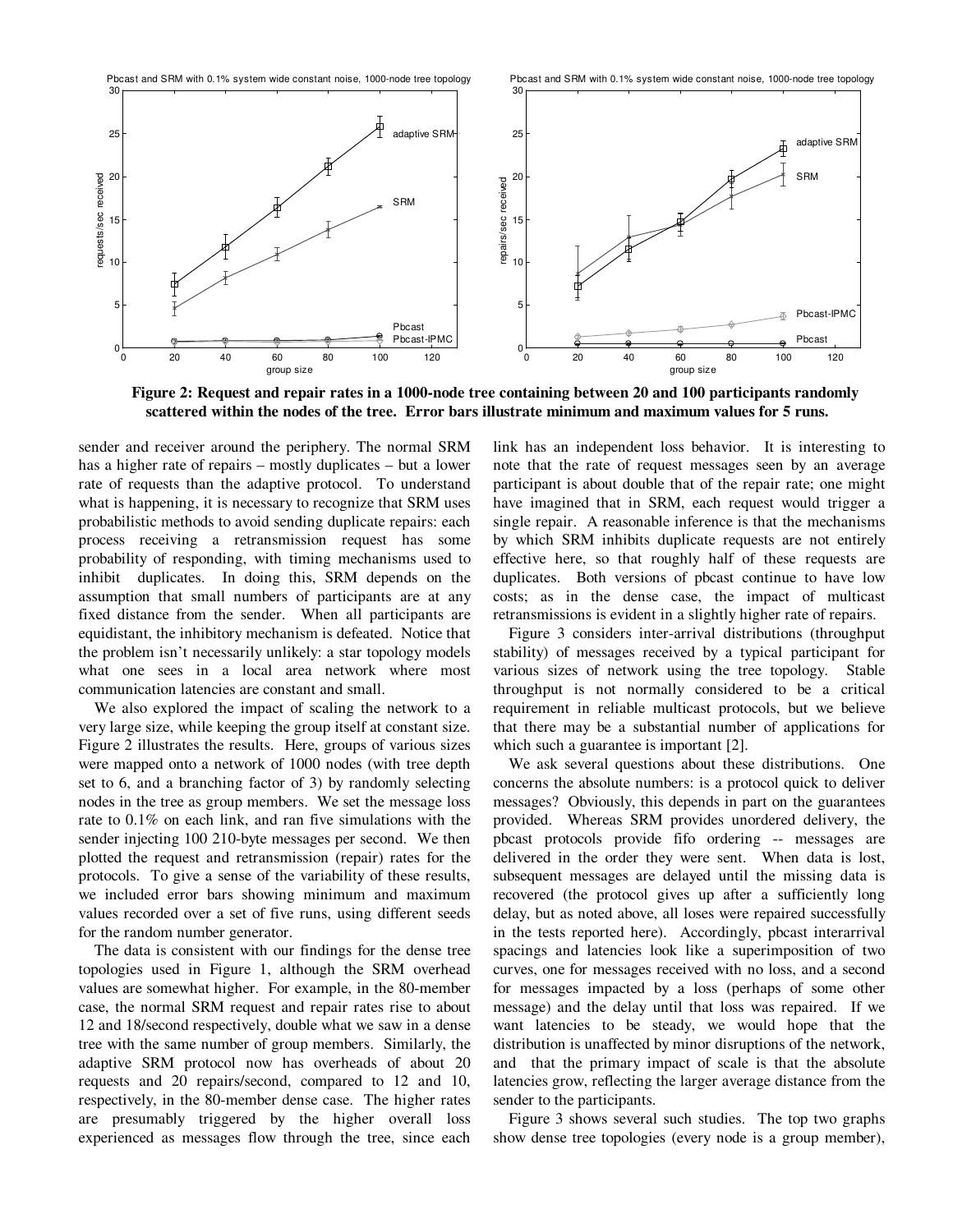

Figure 3: Top: Histograms of interarrival times pbcast-grb and SRM with 1% noise on all links in densely populated tree networks of various sizes. Bottom: The histograms on the left and middle show that even very small numbers of outliers can impact delivery latency if fifo ordering is desired in the case of pbcast-grb. The **right-most historgraph shows latencies for SRM, an unordered protocol.**

with 1.0% noise on each link, and data injected at the rate of 100 210-byte messages per second. On the left, we show the distribution of message inter-arrival spacings at a typical receiver for pbcast-grb; on the right for SRM.

We see that as the network size (and group size) is scaled, the distribution of pbcast-grb latencies remains essentially unchanged. As SRM is scaled, however, the distribution of SRM latencies changes as the size of the tree grows. The effect is fairly small, but the percentage of high-latency packets is clearly growing as we scale to larger groups: while both protocols have some high latency packets, SRM has a somewhat larger rate of high latency messages than does pbcast under the same conditions, and the actual latencies involved are larger by a factor of two or three. We will see additional evidence later suggesting that this phenomenon is real and can be quite severe. The implication is that SRM's recovery mechanism is somewhat slower to recover from lost messages than that of pbcast. The bottom set of three graphs in Figure 3 was based on a larger tree containing 500 nodes, 300 of which are group members, still with a 1% noise level. Here, we show pbcast without fifo ordering (left), with fifo ordering (middle), and SRM (right).

Although the scale of the graph may make this difficult to see, SRM has a large tail, with a maximum observed latency of nearly 500ms, and a group of packets delivered at around 400ms. Overall, SRM has a significant number of packets

delivered during the first 100ms and a second broad distribution containing almost 6% of packets, which arrive with latencies between 300ms and 500ms. Notice also that the basic SRM distribution is not as tight as the unordered pbcast distribution, which has 90% of its packets arriving at the lowest possible latencies. In the case of pbcast, about 2.5% of packets are delayed and arrive in the period between 200ms and 300ms, with no larger latencies observed.

With fifo ordering, the pbcast distribution spreads, reflecting the cost of with waiting for messages to be retransmitted and placing them into the correct delivery order. Obviously if an application were to superimpose fifo ordering on SRM, a similar spreading of the delivery distribution would occur. However, because the maximum SRM latencies are quite a bit larger than those for pbcast, the resulting distribution would be broader than for pbcast, and would include a much larger percentage of the overall packet stream.

We believe these graphs to be important, at least in settings where steady delivery of data is required by the application. What we see here is that as SRM is scaled to larger groups, steadiness of throughput can be expected to degrade if the network drops some percentage of the packets. We experimented with a variety of noise levels, and obtained similar results, although the actual numbers of delayed packets obviously depends upon the level of noise in the system.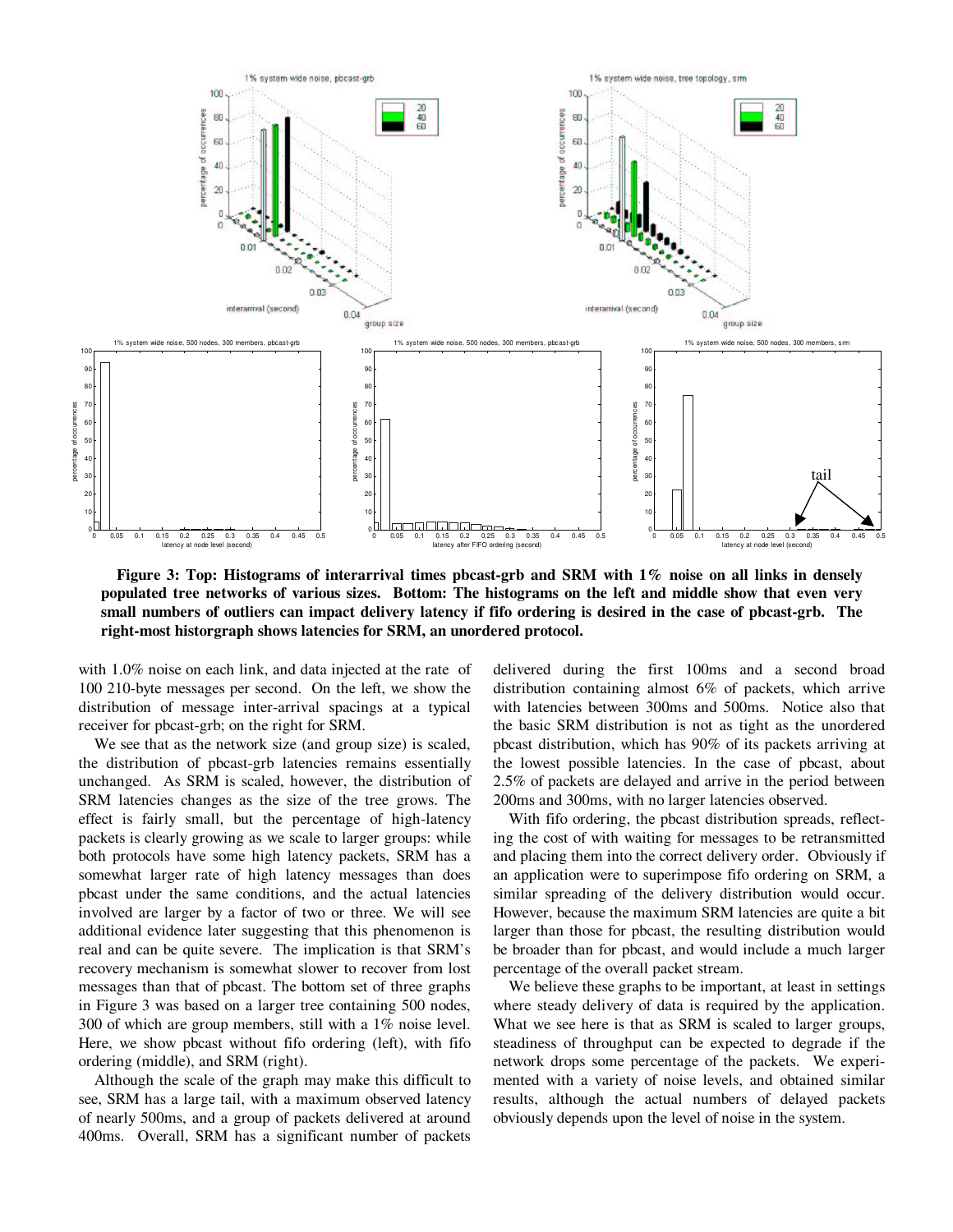receivers with various distances from the data source, pbcast-grb, link delay=5ms





Figure 4 plots latency distributions for pbcast-grb simulation in a 20-node linear (chain) topology. The sender injects 100 msgs/sec; its outgoing link has a 1% loss rate. Other links are lossless; each introduces a 5ms delay. Our interest is in the impact of distance from the sender on latency. Theoretical analysis of pbcast [2] suggests that the distribution shouldn't change, and this is confirmed by our simulation. The only effect is to introduce a small "offset" to the distribution, corresponding closely to the network delay itself. We obtain the same results in other networks, although the effect is particularly "clean" in this very simple case.

#### *Experimental Results*

We now shift gears and present some experimental results for an implementation of pbcast-IPMC. We have worked with several implementations of the pbcast protocols at Cornell, but the one discussed here is part of a new system which we call "Spinglass", in reference to a form of glassy materials in which local spins of component molecules contribute to exotic global properties. Spinglass is designed to operate as a free-standing protocol library for use in conventional local area networks. Over time, we plan to scale the system up until it can be used in very large networks containing collections of local-area networks interconnected by wide-area links. This goal motivates some of the questions we'll ask about Spinglass and pbcast in the next Section.

In Figure 5, we focused on the impact of the IP multicast retransmission feature of the pbcast protocol. We study protocol performance in a network of 35 Sun workstations interconnected by a 10MBit ethernet, with Spinglass configured to run one gossip round every 100ms. In a minor extention to the protocol described earlier and simulated, garbage collection in Spinglass employs an adaptive mechanism; in this experiment, messages were garbage collected after about 10 rounds (1 second). We transmitted 100 1k-byte messages per second, and examined throughput at a receiver. As seen on the left, we then perturbed the system by triggering a type of failure: periodically, we intercepted 10 successive outgoing IP multicasts at the data source and converted them into unicasts to a single randomly selected participant. These 20 multicasts are thus known initially at 2 out of 35 processes (it should be noted, however, that we get very similar results if we discard the multicast entirely, or unicast to more than a single process).

For the left-most graph, we disabled the IP multicast retransmission feature of the protocol. As might be expected, the disrupted multicasts are associated with bursts of gossipbased retransmission activity, disrupting throughput for a short period until all receivers have repaired their data streams. On the right, we see the same experiment but now we reenabled IP multicast when retransmitting messages which the protocol detects as having been dropped by multiple receivers (by seeing multiple retranmission requests). Small fluctuations remain, but the overall data rate is extremely steady. This makes sense if one considers the tight distributions of throughput predicted by our simulation for similar cases: the protocol on the left is basically the "pbcast" protocol while the one on the right is essentially the one called "pbcast-grb" in our simulations.



**Figure 5: Received data rates (msgs/sec) for the Spinglass system without (left) and with (right) multicast retransmissions in a group of 35 processes with injected noise.**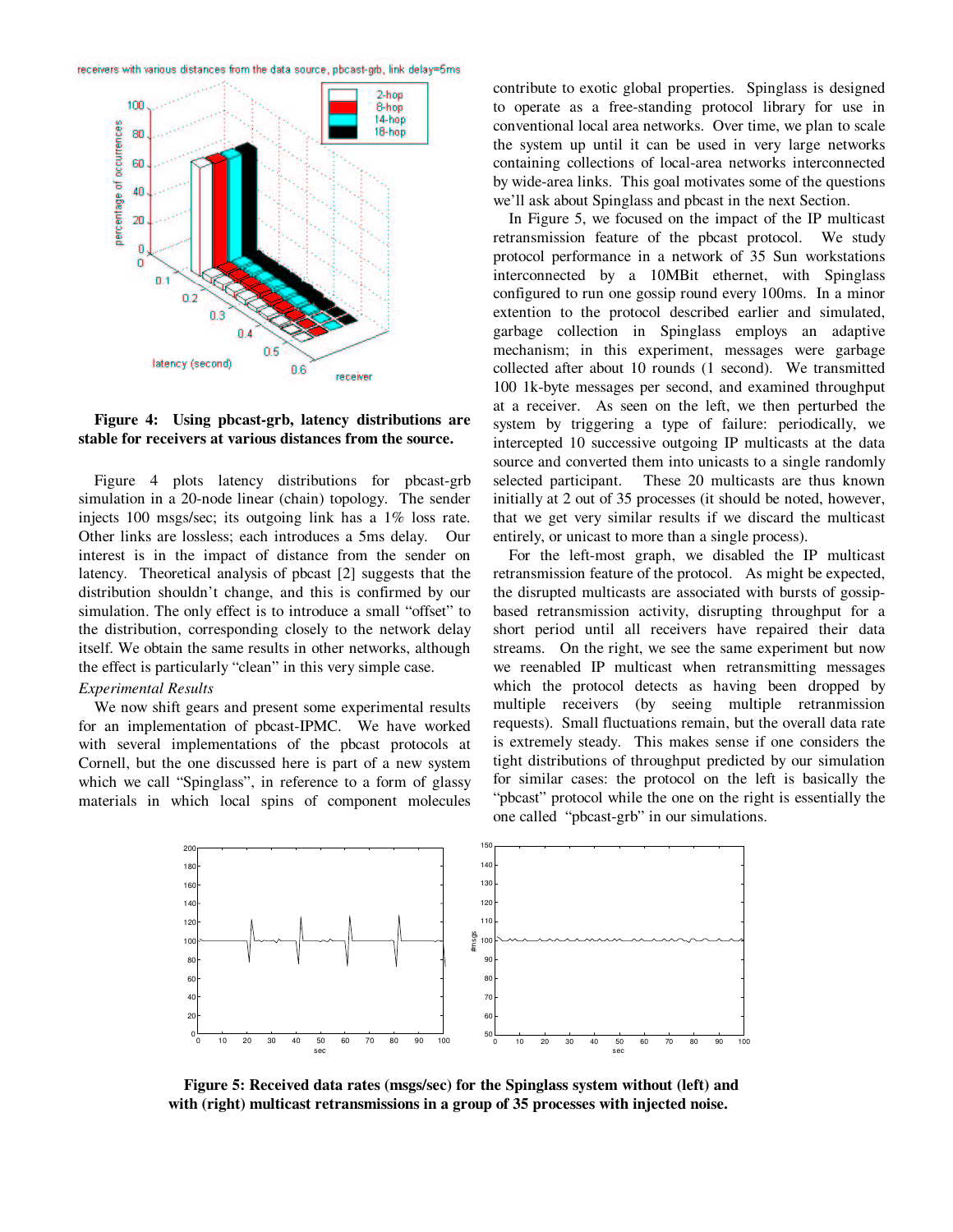



**Figure 6: Top: A LAN with two clusters connected by a noisy link. Bottom: A tree with a router with limited bandwidth at root**





**Figure 8: Top: Requests and repairs in a tree with limited bandiwth on root links. Bottom: Delivery latencies in such a tree.**

D. SIMULATION OF "CLUSTERED" NETWORK TOPOLOGIE So far, our discussion have focused on the impact of randomized packet loss on the performance of the two reliable multicast protocols. However, there is an important issue not captured by such studies: how do these protocols perform in

s networks where routers with limited bandwidth connect groups of participants, as might occur if the protocol was used in an enterprise containing two local area networks linked by a longer distance link. Such configurations are common even in organizations of modest size.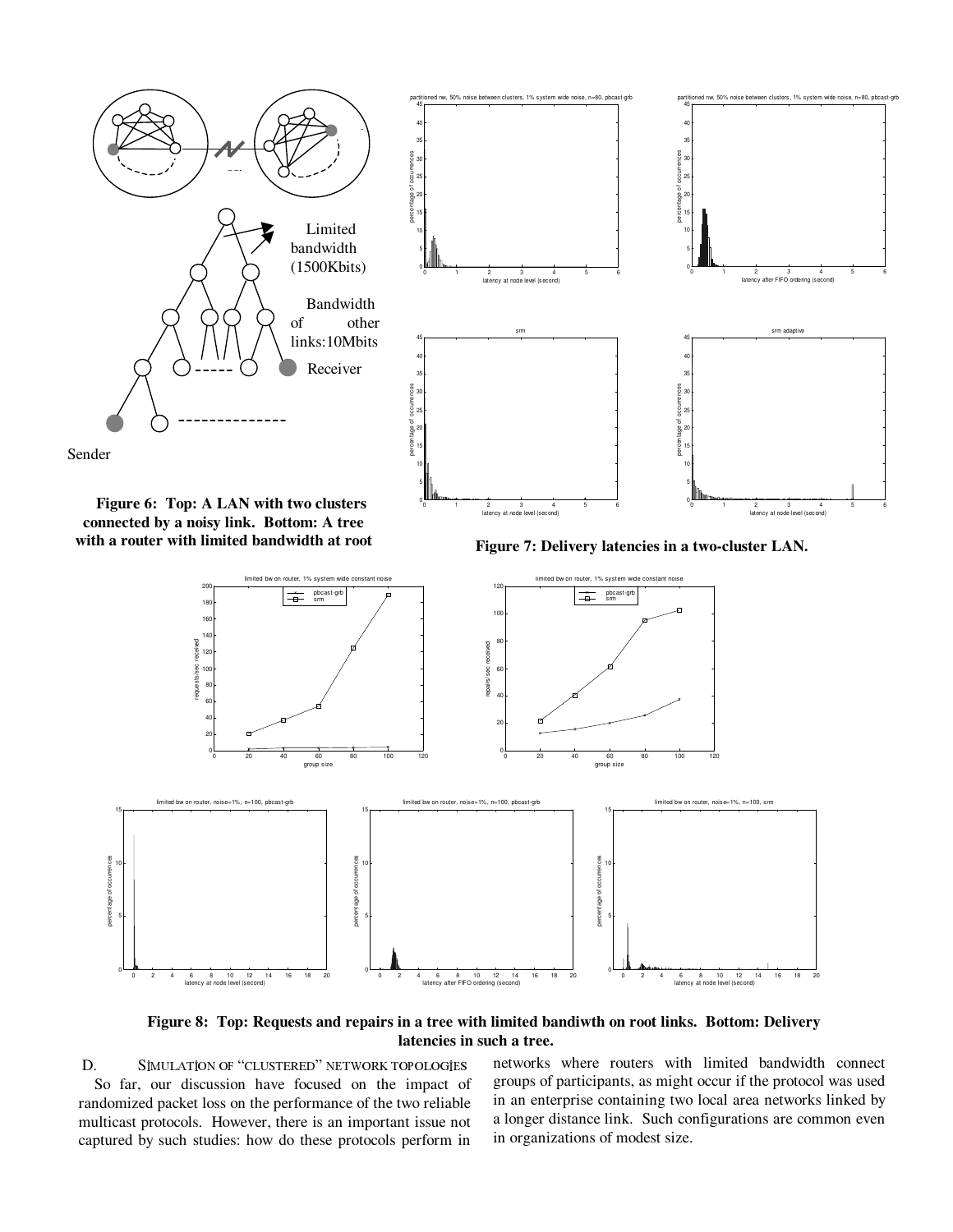The pbcast protocol might be expected to degrade dramatically in such a network, because of its gossip communication pattern. The problem is that unconstrained gossip presents the router with a load that rises linearly in the number of participants, because a significant number of gossip paths pass through the central router – the root of the tree. In a balanced tree, half of all gossip will pass through the root.

Figure 6 illustrates the two "clustered" network configurations for which we used simulation to explore the behavior of the protocol. At the top is a two-cluster dense 80-member configuration, in which two LAN's (modelled as fully connected networks) are connected by a single link. To emphasize the impact of noise on this link, we introduced 1.0% data loss on links within the clusters, but set the rate to 50% on the inter-cluster link. Below we see a second case of interest: a tree topology, in which the bandwidth through the links to the root node was limited.

Figure 7 illustrates our simulation findings for the twocluster case. The sender is in one cluster, and we study latency at a receiver in the other. At the top, we see pbcast without fifo ordering and pbcast-grb after fifo ordering. The latency distribution remains relatively tight, in the range between 0 and 1000ms. Unlike the distributions seen in the tree structured network examined in figure 3, however, most packets are now affected by a delay; presumably, this is due to the high loss rate we imposed on the central link. SRM latencies, however, now exhibit a very long tail, particularly in the case of the adaptive SRM, which has a significant number of very delayed packets. It should be commented that the "spike" seen in the adaptive SRM data at latency equal to 5 seconds occurs because all packets with latencies greater than or equal to 5 seconds are counted in this single "bin." Thus, in this configuration, both SRM and adaptive SRM deliver some packets with very long delays of many seconds, particularly in the adaptive case, and roughly 5% of all packets are delayed by 5 seconds or more before delivery.

For two-cluster networks in which stable latency is desired, the adaptive SRM protocol would clearly not be a suitable candidate. The normal SRM protocol does better, but still has a significant percentage of packets arriving with latencies in excess of 1 second. Pbcast, on the other hand, delivers all data within 1 second and hence can be seen as offering relatively steady data throughput in networks with this configuration.

Turning to our second example, namely the network shown in the lower half of Figure 6, we limited the bandwidth near the router to 1.5Mbits per second and experimented with trees of size 20, 40, 60, 80 and 100 nodes, where each node is a group member. As seen in the figure, one of the nodes is designated as the sender; it initiates 100 1000-byte multicasts per second (800Kbits/second – about half the capacity of the root node). All other nodes are receivers, but we measured the reception rate at a receiver far from the sender, as shown. The data loss rate was set to 1.0% for the entire network.

Consider first the request and repair rate graphs in Figure 8. For 20 and 40-node simulations, we see curves very

similar to the ones seen early in this paper, in Figure 1. However, as the group size grows, the rate of growth of requests and repairs rises very sharply, reaching a rate of almost 200 requests/second in the 100-member group, and 100 repairs/second. When one estimates the bandwidth consumed by the repair requests, the reasons for this are clear: the router is becoming saturated and the loss rate near the root is rising as this occurs.

The rate of requests seen in the case of pbcast remains nearly constant in this test, and the growth in repairs seems consistent with the size of the group and the higher noise rate used in this experiment. In fact, pbcast-grb is headed for trouble here too – the central router becomes saturated when the total of requests plus repairs approaches 100 – but we can see from this graph that the group would need to become quite large before such an effect might arise.

Turning to the latency histograms, the picture is consistent with these findings. Shown are latencies for pbcast-grb with and without fifo ordering, and for SRM, all in the case of a 100-node group. Latencies for the two pbcast protocols are consistent with what we have seen previously; the long distance from sender to receiver accounts for the "offset" evident in the fifo case. The problem here is that when a message is lost close to the router, the protocol pays a fairly high cost to recover it; this concerned us enough to explore possible remedies, as discussed below. But the picture for SRM is grim. Here, the latency distribution has become extremely spread out, with most messages delayed for more than 2 seconds, and a significant percentage delayed for 15 seconds or more – again, this graph collects all data points greater than a maximum value into a single bin, at 15 seconds in this case. Considering that the actual latency from sender to destination was on the order of 75ms in this graph, such enormous delays point to a real breakdown in the behavior of the protocol.

The three graphs shown in Figure 9 use Spinglass to explore the two-cluster problem from a practical perspective. On the far left we see a graph of load measured at a router. The axis shows the number of messages per second passing through the router, and the fluctuations reflect the normal variations to be expected in light of the random nature of gossip algorithms. As noted earlier, about half of all gossip messages will pass through the central link in a balanced twocluster network. Our experimental setup here is similar to the one described in the previous section, but now we use a configuration with 26 machines, because this was the largest two-cluster configuration of similar computers available to us. The 26 machines split into one cluster containing 15 machines and one containing 11. Since 11 is a bit less than half of 26, we would expect that a little less than half the gossip messages pass through the central router.

In this experiment, we send 100 messages per second, and each process gossips once every 100ms – 10 times per second. No noise was injected. Under these conditions, 260 gossip messages per second are produced, plus additional overhead associated with retransmission requests and repairs. Our graph shows only protocol messages, so we see the residual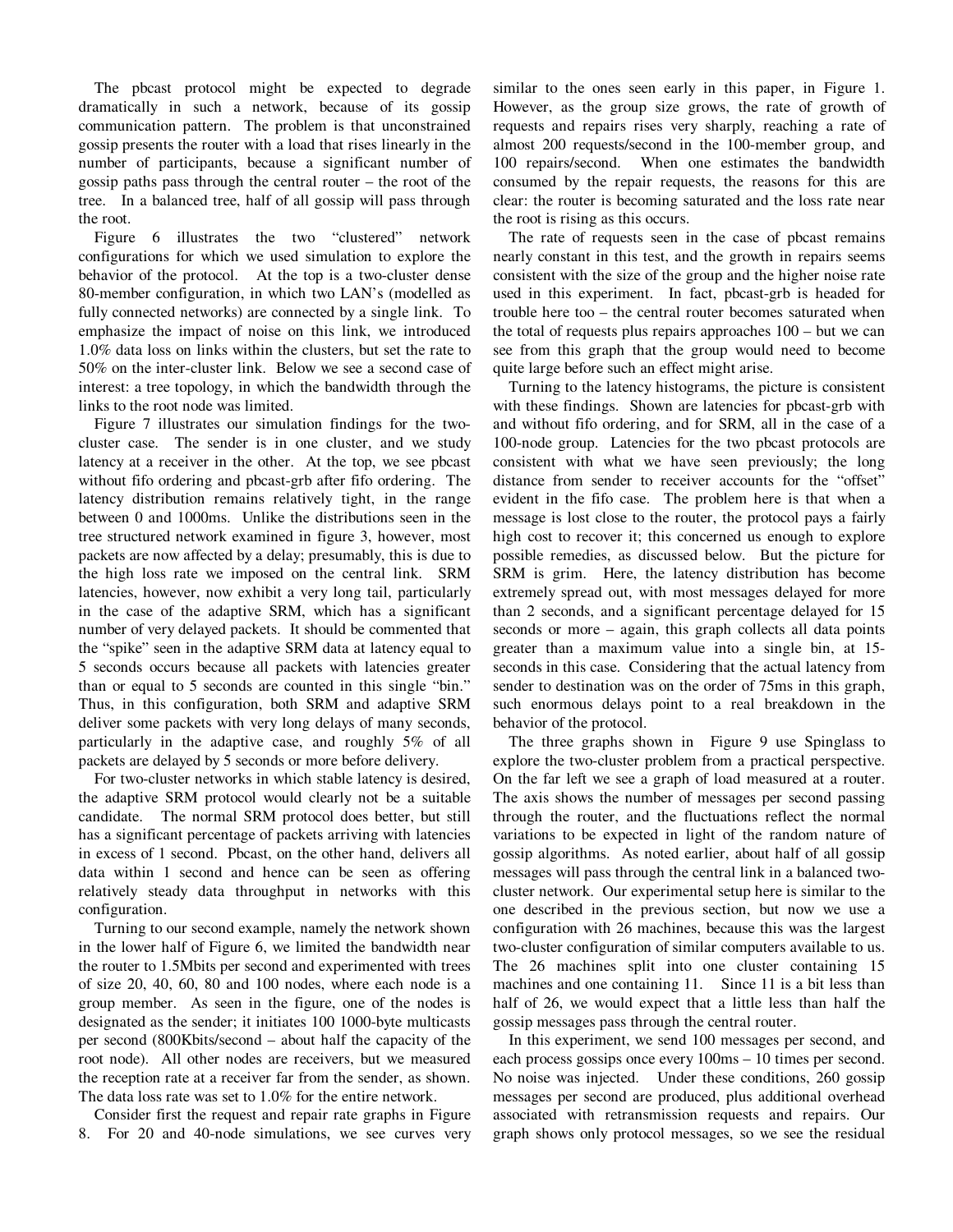140 messages/second here – indeed, roughly half. The midle graph shows how these rates vary with group size: not surprisingly, the normal load linear is in the size of the group.

This pattern of gossip suggests that in a large configuration, the central router of a large system would become overloaded. Moreover, if one reflects upon the nature of this gossip, it becomes clear that the " useful content" of the messages should be relatively constant: at a given point in time, gossip from one densely connected cluster to another should be statistically similar. Thus, while the volume of messages flowing from one side to the other rises linearly with group size, the information content of the messages can be understood as dropping at a similar rate. To remedy the problem, we implemented a hierarchical gossip scheme, using an idea first suggested by our colleague Robbert van Renesse, who did something similar in his work on a gossip implementation of a distributed management information base. The intent of van Renesse's method is that each level of a network should see constant gossip load, and that the information content of gossip messages should be as high as possible.

The basic insight underlying hierarchical gossip is that in a tree-structured network containing an evenly distributed group of *n* members, if each gossips with equal probability to all the others, a central node will see about half the messages. A level 2 node will see about a fourth of them, etc. The hierarchical gossip mechanism works to compensate for this by having each group member compute a *weight* for each other group member based on the inverses of these percentages, and then to employ these weights to adjust the probability of gossiping to that member. In the case where all weights are equal, we will have the normal gossip protocol.

To illustrate a hierarchical weighting, suppose that the group has total weight *w* and splits into two clusters of equal size. Now, suppose that each member on the right side of a balanced tree allocates this weight so that the total weight for members on the left side of the tree is *w/4* while the weight on is side is *3w/4.* The effect will be to reduce the frequency of messages from that member to the left side of the tree by half relative to what would occur if each side had weight *w/2* from the perspective of this member. Notice that each member would independently compute this weighting. In Spinglass, we do so by examining IP addresses: we think of the IP addresses as if they defined a tree, and assign weights using this tree; since each member has approximate knowledge of the total membership of the application, this is simple to compute and entirely local to each member.

In general, it can be shown that an exponential weighting gives the optimal pattern of gossip: the weighting should be proportional to  $1/k^d$ , where *k* is the branching factor of the tree, and *d* is the distance of the target member from the member computing the weight factors. It is not hard to show that this approach will indeed produce constant load at central routers.

As seen by the bottom curve in the left-most graph, the direct impact of hierarchical gossip is to reduce the actual traffic through the central link of our experimental system. For this particular setup, the hierarchical scheme reduced the load on the router to 20 messages/second. As seen in the middle graph, the load is now constant as the group size increases.

However, the right-most graph points to a problem. This graphs propagation delay of multicasts (latency). As we see, when moving from the normal method to the hierarchical one, the delay increases significantly.

Fortunately, a simple remedy eliminates the problem. The "fast hierarchical" scheme is obtained by decreasing the gossip round length to increase the frequency of gossip, while keeping the hierarchical weighting unchanged. Now latencies drop below those of the original protocol, yet the load on the router is only slightly increased.

In very large networks, we may move to a simpler weighting scheme. Our thinking is to maintain reasonably accurate lists of the membership of the cluster to which each member belongs, but very coarse information about remote clusters. We would then use a form of hierarchical gossip to control rates of gossip in these two cases. However, this extension of the hierarchical gossip method is well beyond the scope of our present study, and will be reported elsewhere.

### E. Discussion

Our investigations yield some general conclusions about the behavior of scalable reliable multicast protocols in large systems, and some specific conclusions about the relative advantages and disadvantages of SRM vis-à-vis pbcast, and about the limitations associated with each protocol.

#### *Limitations of the SRM protocol*

Our work points to a number of limitations of the SRM



**Figure 9: Experiments with a hierarchical modification of pbcast implemented in Spinglass.**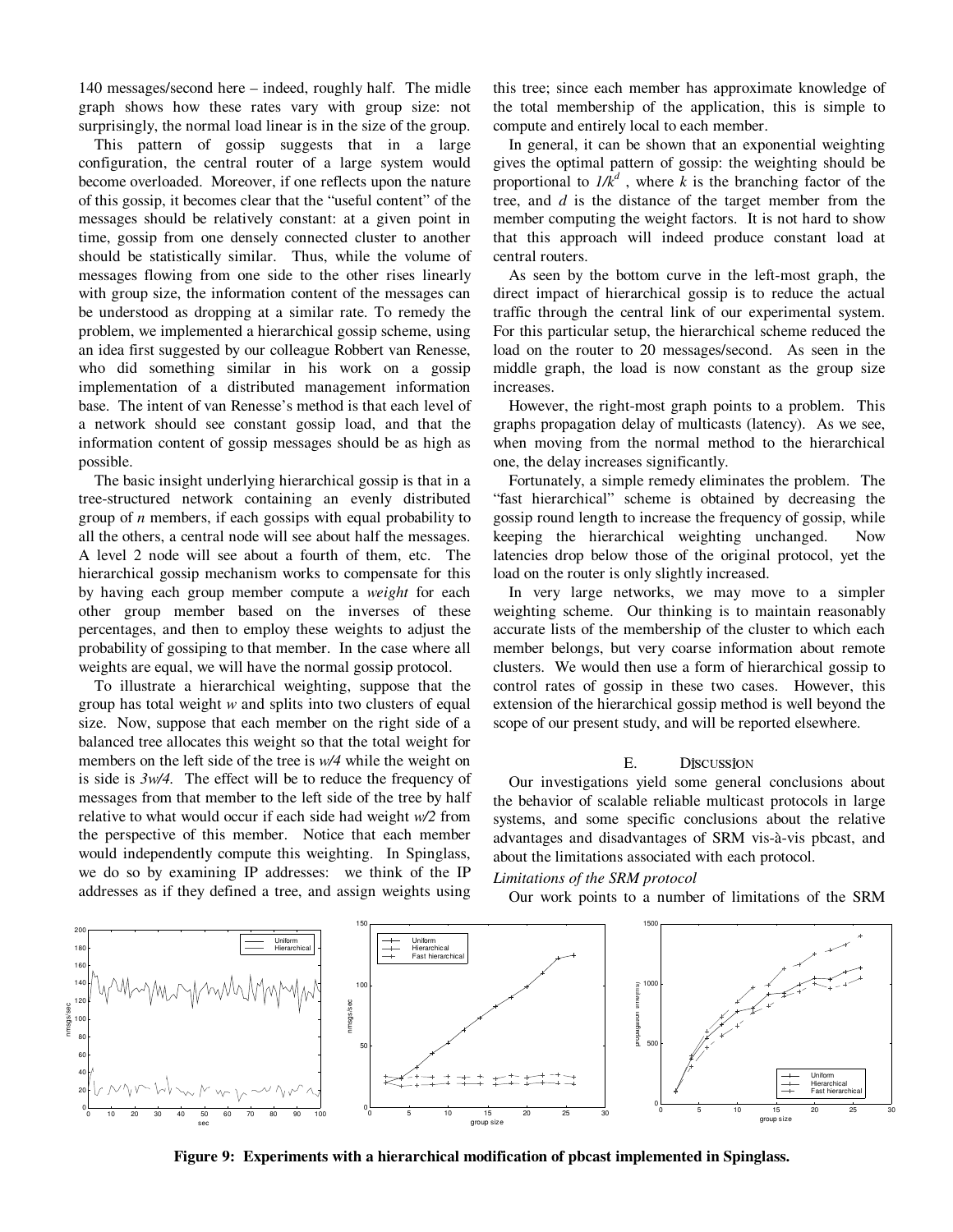protocol, some more serious than others. Overall, we see that when a network has lossy links, even if the loss rate is low, SRM can generate very high rates of overhead, an effect first observed in [7,9,10,11]. This takes the form of requests for retransmissions of data, sent using multicast and hence seen by significant numbers of processes, and repair messages, also sent using multicast. Although our tests used the best available SRM implementation, parameterized in the manner recommended by the developers, and considered a variety of network topologies, the SRM timing mechanisms and inhibition mechanisms prove to be only probabilistically stable under these conditions. A consequence is that as the network grows larger, the absolute rate of "mistakes" increases. These take the form of duplicate requests and duplicate repairs, and of requests or repairs transmitted with inappropriate network granularity (TTL values), and are manifest as excess traffic into typical participants.

One could argue that although undesireable, these overhead messages are still a relatively minor phenomenon in networks of the size investigated here. The growth rate predicts that routers may eventually become saturated, but one can question whether it is realistic to consider a loss rate as high as 1.0%, and lower data loss rates obviously would reduce overhead. Furthermore, the impact of overhead is relatively minor if the absolute data rates turn out to be sufficiently small compared to the capacity of the network.

A more serious problem is evident in the latency distributions for SRM in two-cluster networks with a noisy connecting link. This, we believe, is not such an unlikely situation – and while our loss rates may be on the high side, it is not unlikely that loss rates would at least sometimes reach these levels in typical LAN configurations or networks with a WAN link between two LANs. Under such conditions, we saw that delivery latency for SRM can soar to thousands of times the actual source-to-destination network latency, with worst-case figures of 15 second or more in one test, compared with 75ms source-to-destination network latencies. A significant percentage of SRM packets experience long delays, and many applications would thus be forced to buffer very large amounts of data. For applications in which data freshness is at all important, this would seem to be a real drawback for the protocol.

#### *Limitations of the Pbcast protocol*

Turning to the pbcast protocol, while the picture is somewhat more positive, we also see some problems. Overall, under the conditions where SRM shows severe overhead growth, pbcast sometimes shows moderate growth. Thus, pbcast also faces some scalability limits, although they seem unlikely to emerge until a network grows quite large. Most serious is the issue of gossip load on centralized links in multi-clustered networks. Here, we saw that unless something is done, the pbcast protocol will load such a link to a degree proportional to the size of the group. If the capacity of the router is exceeded, this will trigger a high rate of loss on the corresponding link; even if not, the behavior is unfortunate and would impact other applications sharing the network.

It is interesting to see that although such loss presumably occurs in our simulations of networks with limited bandwidth near the central router, the actual "quality" of the protocol is not much impacted. This makes sense, since gossip messages are relatively redundant, and at any point in time, gossip from one "side" of a network to the other might be expected to be statistically similar. Thus, this huge volume of gossip carries relatively little useful information.

With this insight in mind, the success of the hierarchical gossip strategy makes sense. Basically, we cut down the frequency of messages – so the average gossip message carries more useful content. The router experiences less load and imposes less delay on messages, and a small adjustment to the frequency of gossip rounds compensates for the (minor) growth in latency otherwise seen.

#### *Comparisons*

Overall, we believe that our studies show pbcast to be a better behaved reliable multicast protocol than SRM in the settings considered here. In fact, we developed pbcast and implemented Spinglass for a different reason: we sought a protocol offering a rigorously quantifiable form of reliability but weaker than virtual synchrony [3], the reliability model with which our team has worked in the past. Pbcast's bimodal reliability guarantee seemed to fit the bill. The extremely stable throughput of the protocol came as something of a surprise, but one we view as very useful in practical settings.

When we started our comparisons of pbcast with SRM we expected that the two protocols would, in all likelihood, offer similar behavior. Obviously, their repair mechanisms are very different, and we did expect to see some evidence of this in our experiments. It came as a surprise to us that SRM overheads were so high compared to those of pbcast, and that SRM latency distributions are so poor compared to those of pbcast.

Upon reflection, we believe that these findings are easier to understand. Basically, the issue seems to be one of how random low-probability events impact these kinds of protocols. SRM has a number of timers and inhibitory mechanisms which are parameterized for the specific network. We can view these as probabilistic mechanisms for overcoming data loss. By introducing *system-wide* data loss, even at a low rate (the 0.1% loss rate is, we believe, reasonably low) SRM's assumptions are apparently defeated as the network grows large.

This makes some intituitive sense. Suppose that processes *p* and *q* are receivers in an SRM session, and are symmetric in all respects: they are at the same distance from the sender, etc. The basic hypothesis of SRM is that most multicasts will be delivered reliably by IP multicast, and that the primary forms of loss are entirely local (*p* drops a message, but nobody else does so) or regional (a subtree drops a message, but no other subtree does so). SRM then repairs these problems locally.

In our tests, which could be criticized as unfair to SRM, *p* and *q* could both experience data loss – directly, or because packets are lost in both sides of a large spanning tree. In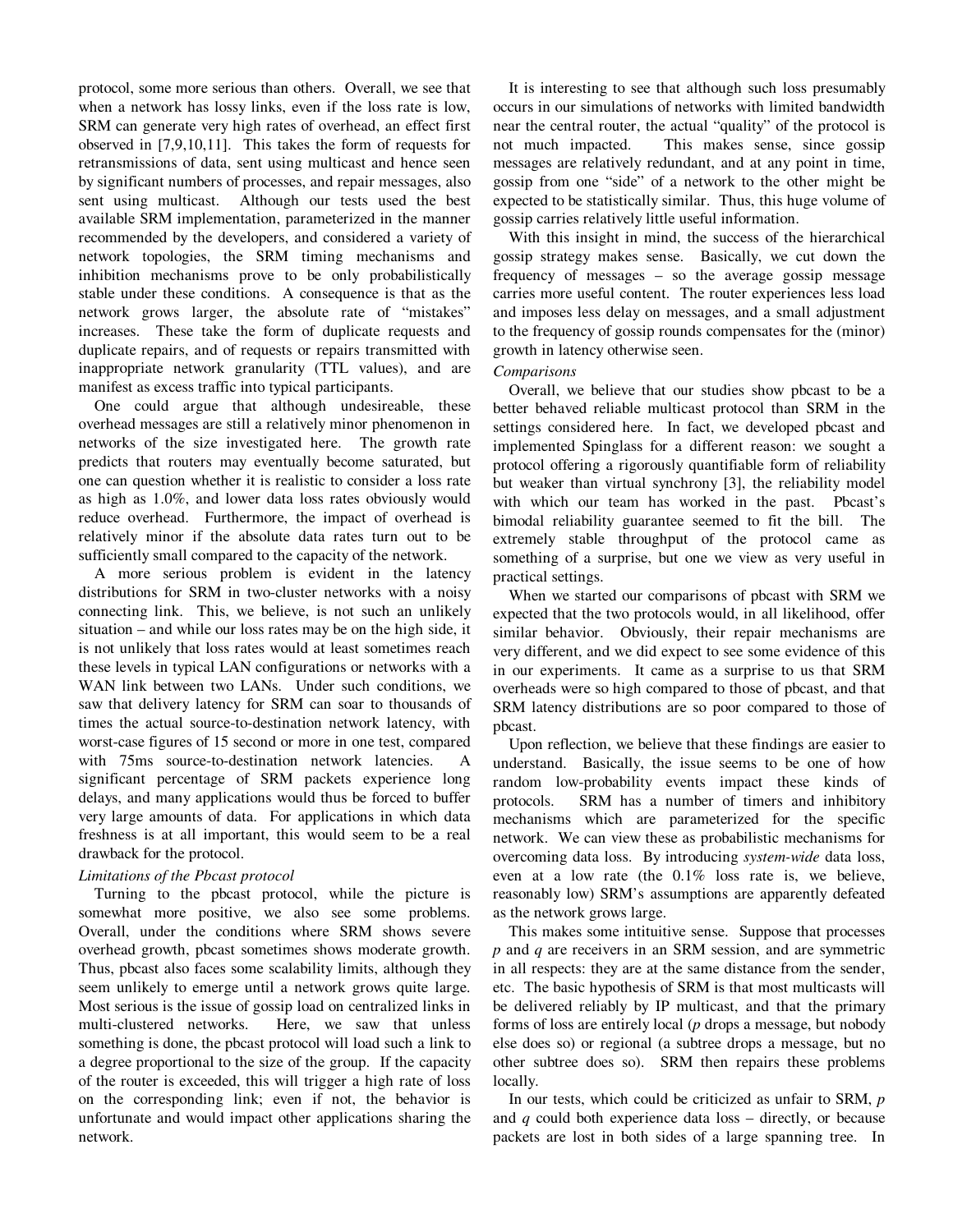either case, the timer mechanisms for SRM are supposed to inhibit duplicate retransmission requests. But if we scale the network, *p* and *q* are further and further away from each other, and there are more and more processes in each set of mutually symmetric processes. The SRM mechanisms (even the adaptive ones) make no provision for this effect. Thus, *p* and *q* become more and more likely to both solicit a retransmission. By similar reasoning, it becomes more likely for multiple processes to respond to a single retransmission request. This was particularly evident when all participants were equidistant.

In real networks, SRM seems likely to behave better than our experiments might suggest, but it is clear that the actual situation will depend very much on the dynamics of the network and the types of packet loss experienced within it. Moreover, some SRM extensions (local repair, scalable session messages) were not available to us for simulation.

Nonetheless, we see a fundamental advantage to pbcast relative to SRM. Unlike SRM, pbcast makes only weak stochastic assumptions, which apply to all messages and all processes. The basic gossip mechanisms are highly randomized, and effectively random data loss is attacked by randomized gossip repair. The laws of probability now work in our favor, and the exponential convergence of gossip towards full diffusion of data in the network similarly benefits us. As long as IP multicast is used very sparingly for retransmission (and pbcast-IPMC and pbcast-grb are both very conservative protocols), the typical multicast starts by reaching most processes, and all that remains is a small amount of repair. The hierarchical pbcast mechanisms can be seen as analogous to SRM's regional repair mechanisms.

#### F. PRIOR WORK

We believe that our study is the first to consider the specific questions raised here with the goal of understanding the stability of latency distributions in scalable reliable multicast setttings. However, we are certainly not the first to have criticized SRM, and some previous studies have proposed SRM-like protocols with better local repair strategies giving faster convergence with less overhead. First among this was work by one of the SRM developers, Liu, who also proposes some extensions to improve behavior of the protocol [10]. Lucas, in his thesis, identified similar issues with SRM [11].

Li and Cheriton have proposed a reliable multicast protocol called OTERS, which provides low recovery latency and low recovery traffic levels while requiring some additional network support [9]. Their work uses NS-2 to compare OTERS with SRM and TMTP, another well-known reliable multicast protocol. They simulate "transit-stub" network topologies with sizes 100 and 600, with groups of sizes 10 and 60 respectively, and link-error rates of 0.5%. The simulation study focuses on the analysis of recovery latency and traffic load for loss recovery. Among their findings, the authors note that SRM can perform poorly. However, they did not encounter anything as extreme as what we saw in our two-cluster simulations.

In a very recent study, Hanle and Hofmann use NS-2 to compare the performance of SRM, MFTP (Multicast File Transfer Protocol) and MFTP/EC (MFTP with Error Correction) [7]. The results are similar to our findings for SRM's link utilization. The paper concludes that SRM can easily encounter situations in which multiple repair packets are multicast in response to a single retransmission request. In general, there is a trade-off in SRM between duplicate packet flow and loss recovery speed.

#### G. CONCLUSION

We studied two reliable multicast protocols in a variety of conditions with attention to growth of overhead and distributions of latency. In networks with even very low levels of data loss on the average link, we found that the SRM protocol experiences faster growth in overhead than does pbcast, and in cases where there is long-haul link connecting two or more clusters of sites SRM shows a dramatic degradation of latency. Pbcast latency seems stable as a function of network size and group size and, in the tests reported here, overhead growth is very modest. The major problem identified for pbcast involves overloading of central routers, and can be addressed using a hierarchical scheme.

The Spinglass implementation of pbcast will be available, at no fee and in source form starting late in 1999.

### H. ACKNOWLEDGEMENTS

We are grateful to Robbert van Renesse for his many suggestions and comments, and to Katie Guo, who helped us develop the NS-2 simulation of the pbcast protocol.

#### I. REFERENCES

- [1] Sandeep Bajaj, Lee Breslau. Deborah Estrin, et.al, Improving Simulation for Network Research, USC Computer Science Dept. Technical Report 99-702, March 1999.
- [2] Ken Birman, Mark Hayden, Oznur Ozkasap, Zhen Xiao, Mihai Budiu, Yaron Minsky. Bimodal Multicast. Submitted to ACM Trans. on Computing Systems. Also Cornell University CS TR 98-1667.
- [3] Ken Birman. Building Secure and Reliable Network Applications. Manning Publishing Company and Prentice Hall, 1997.
- [4] Brenda Baker and Robert Shostak. Gossip and telephones. Discrete Mathematics, June 1972.
- [5] A. Demers et. al. Epidemic Algorithms for Replicated Data Management. Proceedings of the 6th Symposium on Principles of Distributed Computing. (Vancouver, CA; Aug. 1987) 1-12. Also Operating Systems Review 22:1 (Jan. 1988), 8-32.
- [6] Sally Floyd, Van Jacobson, Steve McCanne, Ching-Gung Liu and Lixia Zhang. A reliable multicast framework for lightweight sessions and application-level framing. Proc. ACM SIGCOMM, 1995.
- [7] Christoph Hanle, Markus Hofmann, 'Performance comparison of Reliable Multicast Protocols using the Network Simulator ns-2', Proceedings of the Annual Conference on Local Computer Networks, October 11-14, 1998, Boston, MA.
- [8] Katie Guo. Scalable Message Stability Detection Protocols. Ph.D. thesis, Cornell University, May 1998.
- [9] Dan Li, David R. Cheriton, 'OTERS (On-Tree Efficient Recovery using Subcasting): A Reliable Multicast Protocol', Proceedings of the 6th IEEE International Conference on Network Protocols (ICNP'98), October 1998, pp 237-245.
- [10] Ching-Gung Liu. Error Recovery in Scalable Reliable Multicast. Ph.D. thesis, USC, December 1997.
- [11] Matt Lucas. Efficient Data Distribution in Large-Scale Multicast Networks. Ph.D. thesis, U. Virginia, May 1998